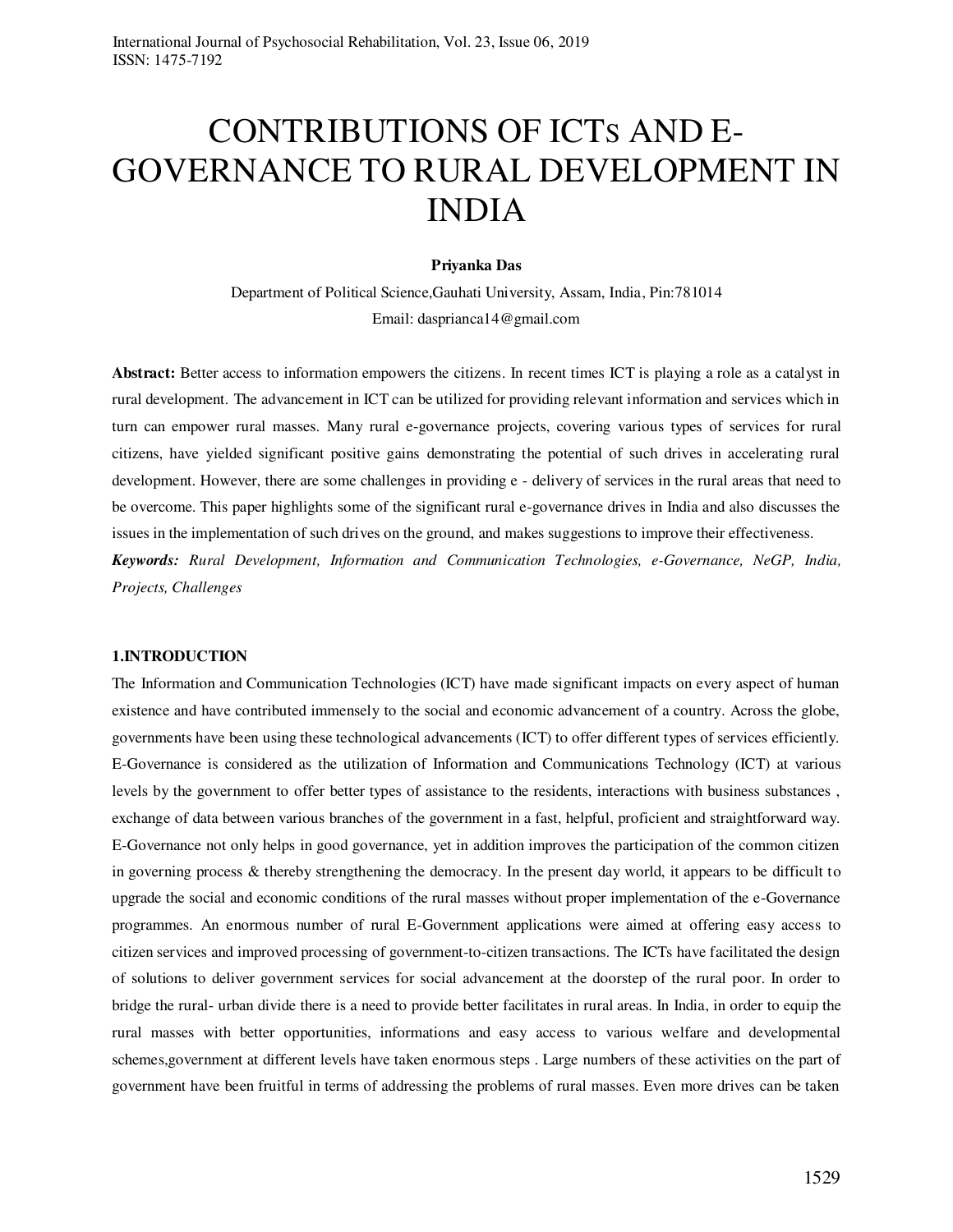and the one which are presently working can be improved further remembering the issues being faced by the people in getting to these ventures.

## **2. ELECTRONIC GOVERNANCE**

E-governance is using information communication technologies to improve the interactions within the government departments and between citizens and government **<sup>1</sup>**.Prabhu states that the motto behind E-Governance is to provide SMART (Simple, Moral, Accountable, Responsible, and Transparent) government **<sup>2</sup>** .

According to the World Bank: "E-Government refers to the use by government agencies of information technologies (such as Wide Area Networks, the Internet, and mobile computing) that have the ability to transform relations with citizens, businesses, and other arms of government. These technologies can serve a variety of different ends: better delivery of government services to citizens, improved interactions with business and industry, citizen empowerment through access to information, or more efficient government management. The resulting benefits can be less corruption, increased transparency, greater convenience, revenue growth, and/or cost reductions." **3 .**Thus, the stress here is on use of information technologies in improving citizen-government interactions, cost-cutting and generation of revenue and transparency**<sup>4</sup>** .

In the year 2005, UNDP defined, "e-Governance is The Information and Communication Technologies with the aim of improving information and service delivery, encouraging citizen participation in the decision-making process and making government more accountable, transparent and effective."<sup>5</sup>

Dr. APJ Abdul Kalam, former President of India, has visualized e-Governance in the Indian context to mean: "A transparent smart e-Governance with seamless access, secure and authentic flow of information crossing the interdepartmental barrier and providing a fair and unbiased service to the citizen" **6** .





Many people use the terms' E-governance' and 'E-government' interchangeably. E-government includes the processes and structures needed to deliver electronic services to the public (citizens and businesses), collaborate with business partners, and conduct electronic transactions within an organizational entity<sup>7</sup>. In short, E-government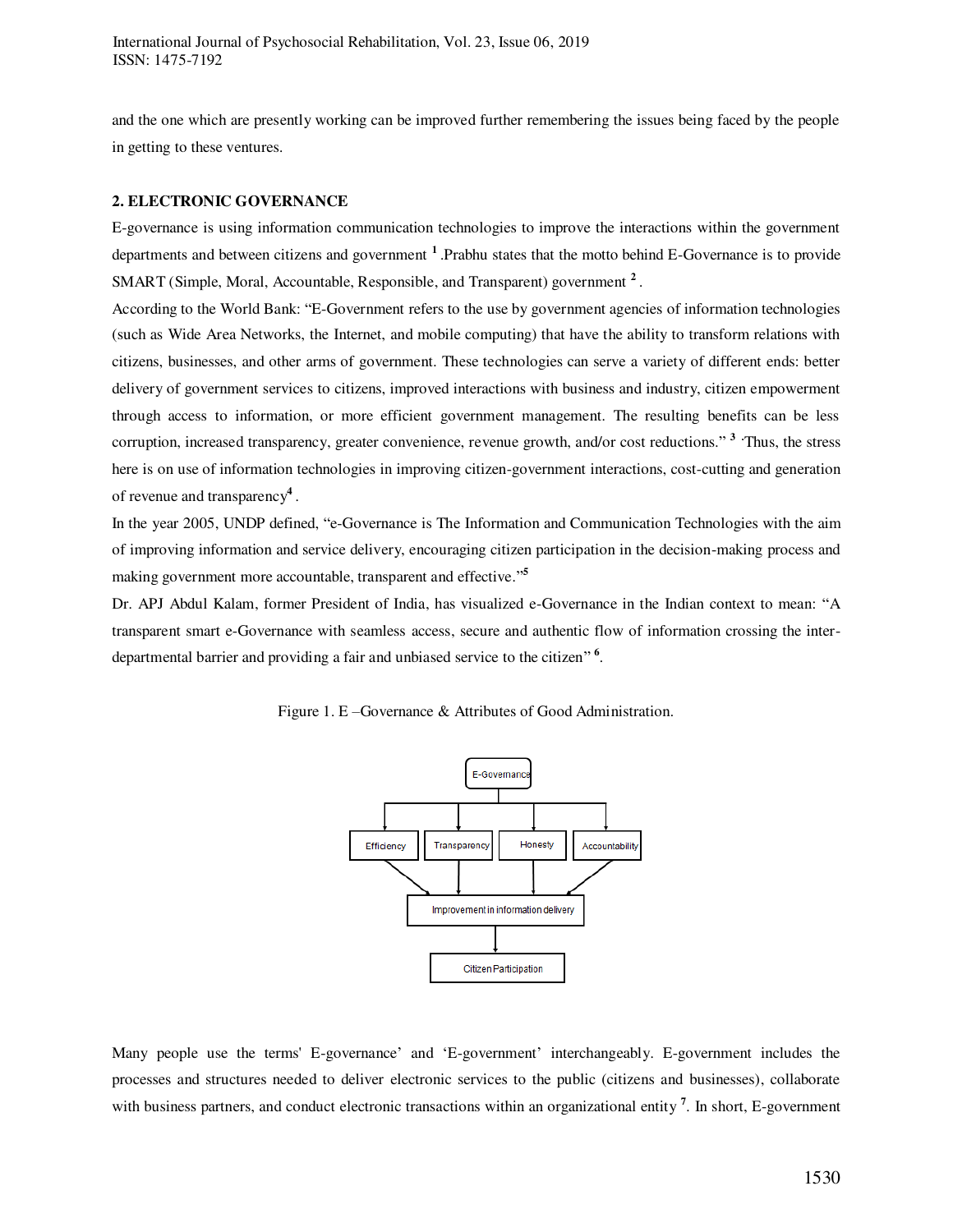is the use of ICT particularly web-based internet, to provide citizens and businesses government information and services to improve the quality of services and to give increased opportunities to participate in the democratic institutions and processes. One of the important dimensions of E-governance is to improve the government-citizen interface and bring them closer to the government. E-government operates in different platforms such as Government to citizen (G2C), Citizen to Government (C2G), Government to Business (G2B), and Government to Government (G2G), and Government to Employee (G2E) **<sup>8</sup>** .





On the other hand, E-governance has an entirely different scope from that of E -government which is a technologically driven initiative. E-governance under its purview includes a broader vision of the use of ICT to fulfill good governance and encourages citizen participation in the democratic processes. Various concepts are included in the term E-governance like e-administration, e-citizen and it takes a holistic view aimed at achieving good governance. E-government aims to realize the public needs by providing user-friendly online services. Technology dominates the arena of government **<sup>9</sup>** .

The objective of E-governance is to support and simplify governance for government, citizens, and businesses, the use of information, communication, and technologies can connect all three parties and support processes and activities **<sup>10</sup>**. The latest developments in communication technology enable a shift in the relationship between governments and citizens in a new way, thereby contributing to the ideal of good governance. E-governance focuses on processes whereas E-government is mainly concerned with improving end-user service delivery for all the stakeholders **<sup>11</sup>** .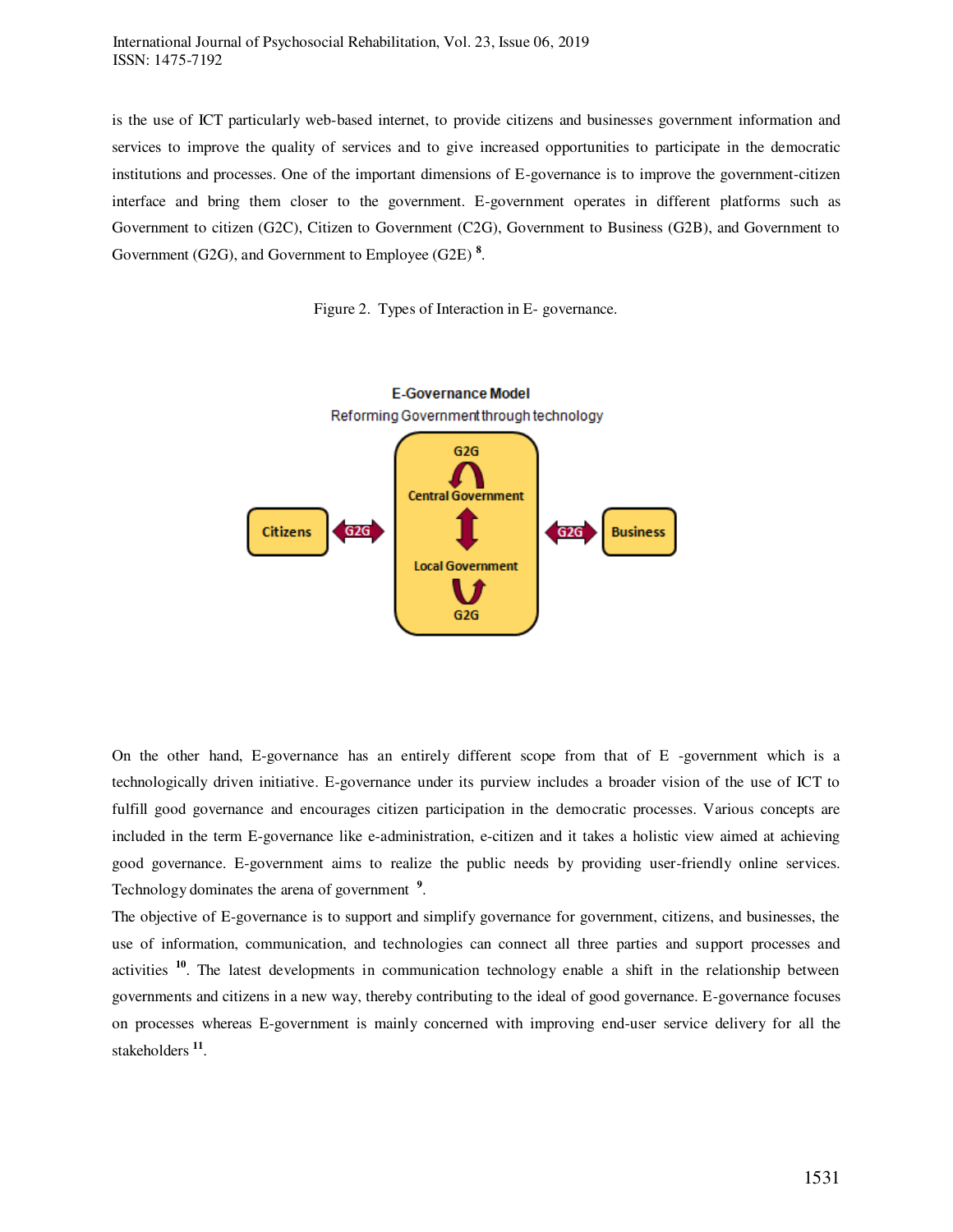#### **3. ICT AND RURAL DEVELOPMENT:**

In recent times, ICT is playing a role of catalyst in rural development. It is used in every aspect of information, management and governance of development. ICT means application of innovative way to facilitate information and communication technologies in the rural domain. The advancement in ICT can be utilized for providing relevant informations and services to the farmers, thereby facilitating an environment for more rewarding agriculture. Farmers of rural areas can be educated with modern means of cultivation through ICT **<sup>12</sup>** .

In today's era Information and Communication Technologies (ICT) has brought remarkable changes in the lives of people in every respect also enabling government to deliver better services even at remotest corners of the country. Various ICT applications have been designed specifically for the people residing in rural areas of the country. Ministry of Rural Development (India) has taken various initiatives at different levels by way of strengthening the ICT infrastructure to provide opportunities, information and easy access of the rural development Schemes to all citizens in rural India. Through ICT, several e-governance initiatives have been adopted which have ultimately proved to be a major contributor in rural development**<sup>13</sup>** .

Figure 3 : Where Can ICTs Help Rural Citizens? <sup>14</sup>



Communicating with the remote population has been a very big challenge for the government of India as India has a vast geography, immense population, with vast linguistic and cultural diversity. Basically the proper way of communicating with the rural people is through connectivity at a digital platform **<sup>15</sup>** .

The rural ICT applications attempt to offer the services of central agencies (like district administration, cooperative union, and state and central government departments) to the citizens at their village door steps. A large number of rural E-Government applications were aimed at offering easy access to citizen services and improved processing of government-to-citizen transactions. The Information and Communication Technologies have facilitated the design of solutions to deliver government services for social development at the door step of rural poor **<sup>16</sup>** .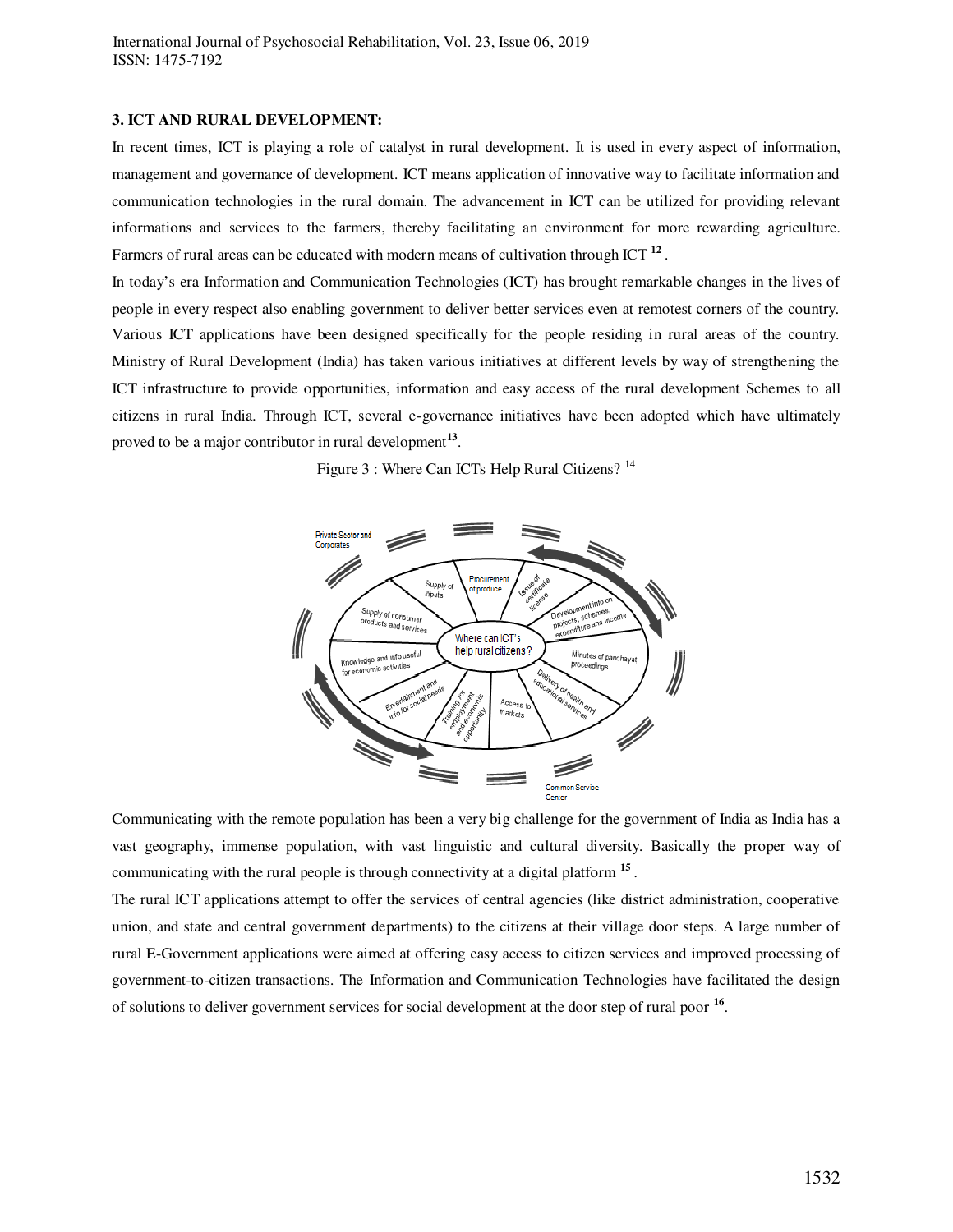## **4. NATIONAL E- GOVERNANCE PLAN AND RURAL DEVELOPMENT**

The Government of India approved the National e-Governance Plan (NeGP), on May 18, 2006 with an objective to bring public services closer home to citizens, as articulated in the Vision Statement of NeGP.

*"Make all Government services accessible to the common man in his locality, through common service delivery outlets, and ensure efficiency, transparency, and reliability of such services at affordable costs to realise the basic needs of the common man"* 

NeGP comprises 31 mission mode projects (MMPs), which are further classified as state, central or integrated projects. A mission mode project (MMP) is an individual project within the National e-Governance Plan (NeGP) that focuses on one aspect of electronic governance **<sup>17</sup> .** 

National e-Government Plan (NeGP) aims to accelerate rural development through **<sup>18</sup>**:

- Implement mission mode projects in key departments (that focus on development or serve rural populations) with large public interface,
- Ensure that ICT can benefit even the remotest areas.
- Enhance capacity building along with providing generic programmecomponent .

Four of the 31 mission mode projects under the NeGP have a direct focus on serving the rural populations. First, Common Service Centers (CSC) scheme is an initiative of the Ministry of Electronics and Information Technology(Meity), Government of India. CSCs act as the access points for delivery of various digital services to villages in India. Also, the scheme promotes rural entrepreneurship and building of sustainable rural livelihoods.The other two projects on e-district and e-panchayat will support computerization of the back-end in local governments at the district and panchayat level to offer services to rural populations. The fourth project is on creating a unique identity for every citizen (UID).It proposes to initially create a central database of residents above the age of 18 years, and generate a Unique Identification number (UID) for all such residents. This UID would at the first instance serve as the basis for efficient and effective delivery of various social and welfare services to persons below the poverty line (BPL).

## **5.VARIOUS E- GOVERNANCE PROJECTS FOR RURAL DEVELOPMENT IN INDIA**

## **e-KrishiSamvad**

an internet-based interface, launched in March 2017, is a unique platform that provides direct and effective solutions to the problems faced by farmers and stakeholders in the agriculture sector. Farmers can upload photographs related to diseases of the crops, animals or fishes for diagnostics and remedial measures and seek instant advice from specialists by directly connecting to the ICAR website http://icar.org.in or through  ${\rm SMS}^{19}$  .

# **e-Panchayat**

project of the Ministry of Panchayati Raj aims at improving the quality of governance of the PRIs including 250,000 Gram Panchayats, 6094 Block Panchayats and 633 ZillaPanchayats. A computerized system is created to improve transparency in the functioning of panchayat bodies with panchayat data made available on the Internet. Moreover, certain services such as pension, property-tax, birth and death certificates, etc.,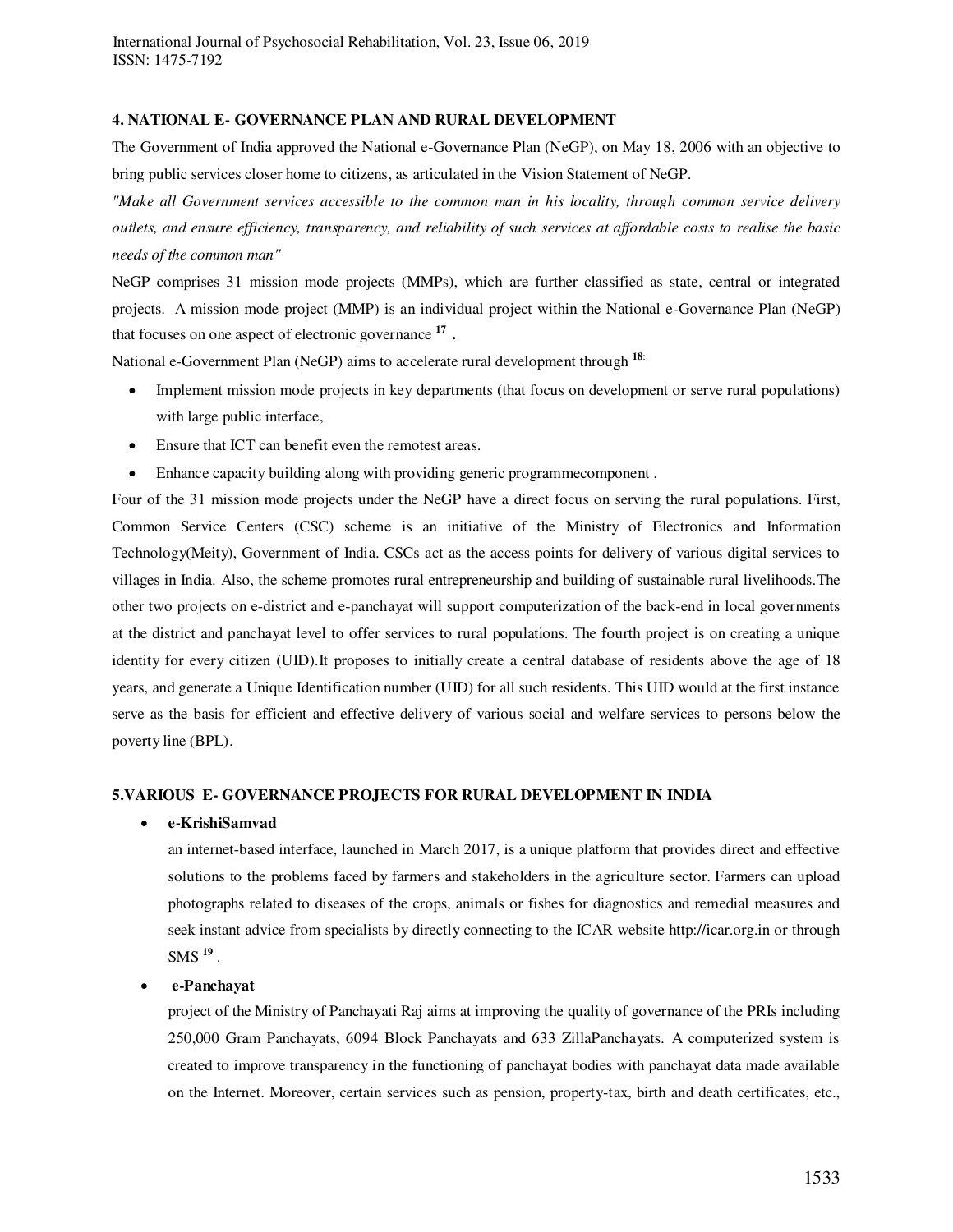are issued in hassle-free manner. Also, e-panchayat system provides facility of Business Process Reengineering of the services so that the process of receiving any demanded service is greatly simplified. With this, local governance by panchayatsis expected to be transformed  $20$ .

 **Bhoomi (Computerization of land records)**. The Department of Revenue in Karnataka, India has computerized 20 million records of land ownership of 6.7 million farmers in the state. Previously, farmers had to seek out the village accountant to get a copy of the Record of Rights, Tenancy and Crops (RTC), a document needed for many tasks such as obtaining bank loans.There were delays and harassment; bribes had to be paid. But with the implementation of the various Bhoomicentres (land record kiosks) a farmer can obtain a copy of an RTC online by paying a Rs 15 fee **<sup>21</sup>** .

## **Gyandoot (community owned rural internet kiosks)**

The Gyandoot project was launched on 1 January 2000, in Madhya Pradesh. Gyandootwas awarded the Stockholm Challenge award for 2000 in the Public Service and Democracy category, and a Computer Society of India/Tata Consultancy Services National IT award for best IT usage in 2000. The goal of the project was to establish community-owned, technologically innovative and sustainable information kiosks in a povertystricken, tribal-dominated rural area of Madhya Pradesh. Rural citizens have the opportunity to access knowledge and a number of government services on payment of a small service fee. Thirty-nine privately owned kiosks connect with a district administration server through an intranet. The project has faltered after initial success **<sup>22</sup>** .

#### **e-Choupal:**

This project was initiated by ITC pvt.limited with the goal of establishing 6000 rural internet kiosks to provide information to farmers about the latest farming techniques, weather forecasts, crop insurance, etc. and to sell their produce to ITC. This project has empowered 4 millon farmers and has helped to remove the intermediaries so that the farmers can directly negotiate with ITC to sell their produce **<sup>23</sup>** .

**Drishtee :**

Drishtee is a rural model of distribution and promotional network for consumer goods and basic services. Information is provided to the users in the form of services via internet through village kiosks that are run and managed by local entrepreneurs. Drishtee made a presence in Dhar, Seoni and Shahdol districts in Madhya Pradesh, Sirsa district in Haryana and Jalandhar district in Punjab. Drishtee has impacted the lives of over 1.5 Million people in rural India. One of Drishtee's primary objectives is to empower rural communities by supporting local entrepreneurship and thus helping to stem the [distress migration](https://en.wikipedia.org/w/index.php?title=Distress_migration&action=edit&redlink=1) of people from rural to urban parts of the country **<sup>24</sup>** .

## **Rural Access to Services through Internet (RASI):**

Sustainable Access in Rural India (SARI), now renamed as RASI, was initially a Pilot Project implemented in MelurTaluk, Madurai District. The objectives of the project were :

- i. to bridge the gap of the digital divide between rural and urban areas.
- ii. to establish Rural Connectivity (networking) .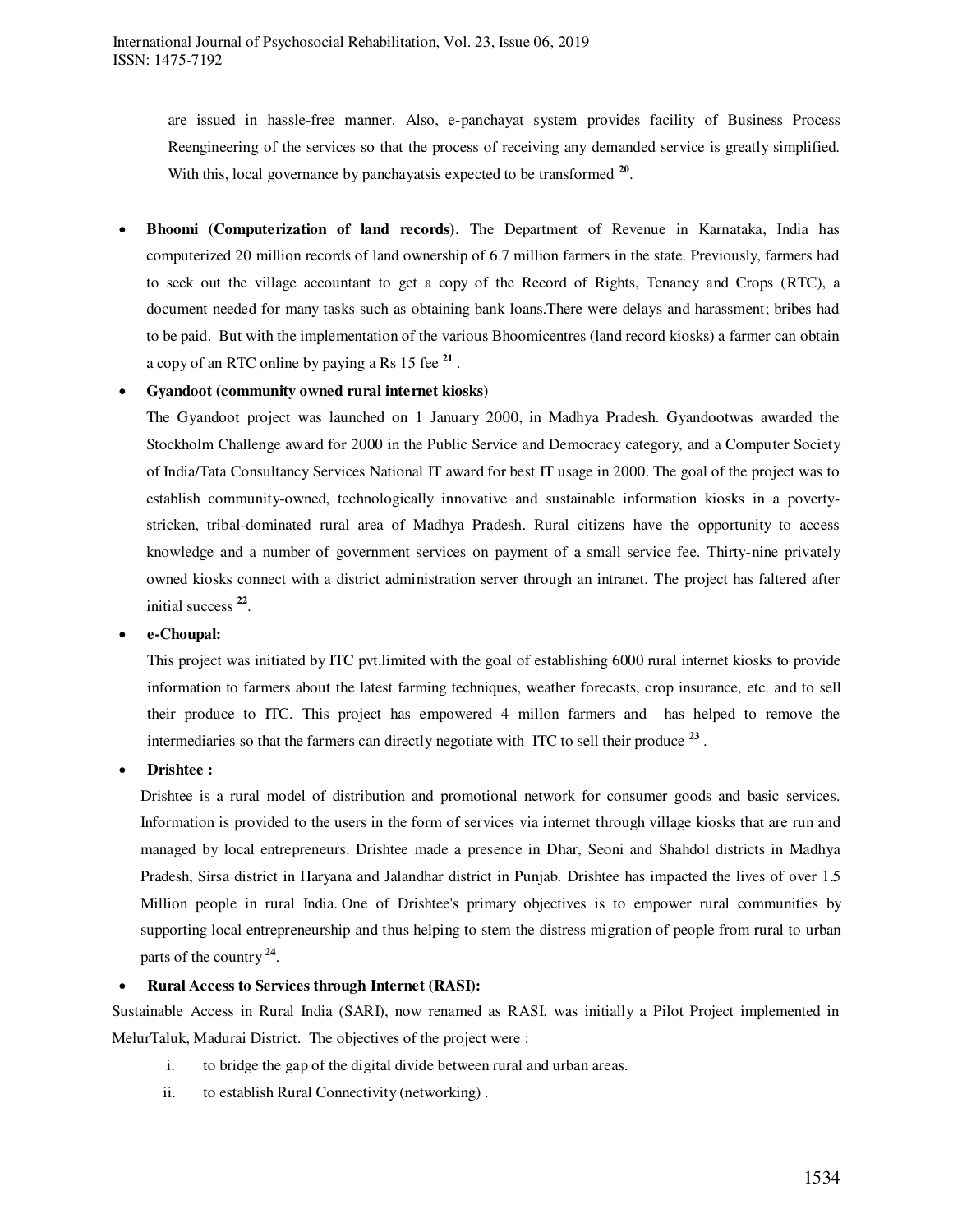iii. to facilitate dissemination of informations in all fronts of social development to the rural public at a nearest location to them and at a substantially low cost.

#### **AGMARKNET: An E-Governance Portal**

The Agricultural Marketing Information Network (AGMARKNET) was launched in March 2000 , is a NIC based e governance portal that facilitates generation and transmission of prices, commodity arrival information from agricultural produce markets, and Web-based dissemination to producers, consumers, traders, and policy makers transparently and quickly. It aims to link all important agricultural produce markets spread across the subcontinent with the State Agricultural Marketing Boards and Directorates for effective information exchange <sup>25</sup>.

#### **Akshaya Project**

Akshaya Project aims to set up a network of 6000 information centers that would be able to impart basic IT literacy to at least one member in each of the 6.5 million families in Kerala; provide services like data-entry, desk top publishing, computer training and internet telephony; generate and distribute locally relevant content; improve public delivery of services for government departments like payment collection, e-commerce, e-courier; and create employment opportunities. The Akshaya project is being implemented through Panchayati Raj Institutions, and involves private enterprise in the development of training institutes and content generation. Networking and computerising the 1214 local self-governing bodies to expedite transactions like issue of certificates, licenses, tax collection etc. Setting up internet kiosks, accessible to the public in every Panchayat ward. The government is setting up broadband Internet facility to connect all the Akshaya centers <sup>26</sup>.

#### **6. CHALLENGES**

Even if it is accepted that ICT and e- governance has brought many changes in the life of rural masses, it has not been able to derive the expected results. In this section we shall explore few challenges faces by ICT and e governance programmes for rural development in India.

*Digital divide and low level of literacy*:

Along with low level of literacy the issue of Digital divide is very prominent amongst rural masses in India. There is no doubt that ICT and E - governance interventions have been able to bridge the rural –urban divide to some extent but the issue of digital divide is one of the main challenges. There may be multiple aspects of 'Digital divide' like lack of digital literacy, uneven distribution of network coverage due to geographical location ,insufficient infrastructure like mobile phones, computers, internet connectivity etc., and also due to poverty . The computer education in rural areas are not quite adequate.

*Lack of content in local language:* 

The user interface of most of the e- governace applications are not in local language. The incompetence of the major portion of rural masses in English language and lack of IT skills hinders the successful implementation of e governance projects.

*Attitudinal Constrains:* 

Failure of e- governace projects in rural areas may also be attributed to many factors like lack of trust and confidentiality on the system, privacy and security issues and hesitation on the part of folks to adopt a new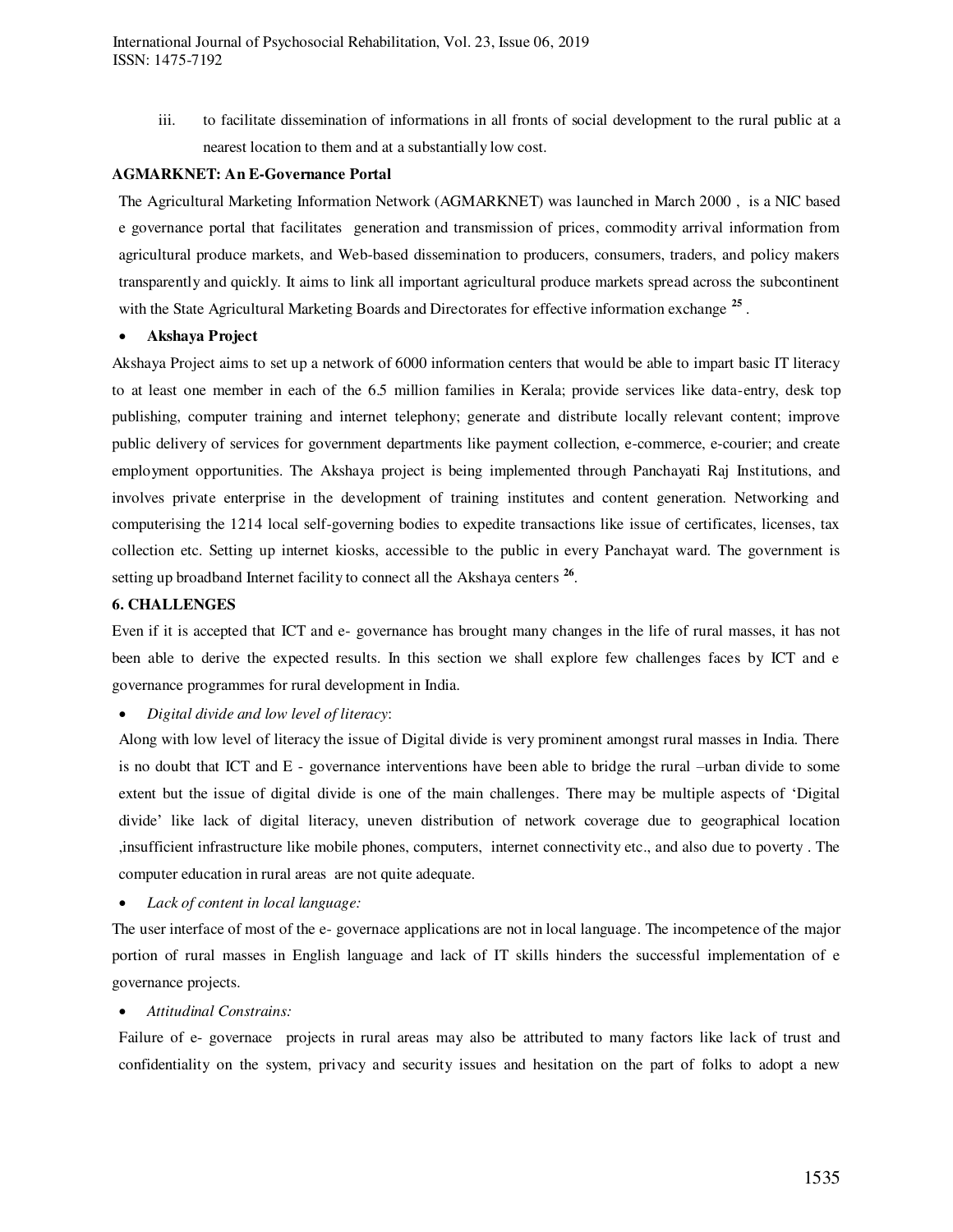computerized based governance system. As e-governance means a change of the system from manual to computerize based, it is generally disapproved by the employees and the general public  $27$ .

*Poor Infrastructure and High Cost of Access in Remote Areas:* 

Most of the rural areas lack the necessary infrastructure to build computerized system and provide access to such systems via the Internet. Even the basic infrastructure of a stable electricity supply does not exist in rural/remote areas of most of the villages. Basic communication infrastructure such in the absence of telecommunications infrastructure, providing internet access in rural areas becomes expensive.

 *Capacity Building:* Service delivery will be effective if there is a trained manpower. Though computer training is being imparted to all the basic public functionaries, except in few cases, an effective use of ICT is yet to be seen.

## **7. SUGGESTIONS AND CONCLUSIONS**

To conclude it can be said that e governance initiatives for rural people, if properly used and implemented will definitely bring the desired results. The rural e- governance applications should be made citizen – centric, more participatory in nature so that people can easily access the information and get benifitted from it. In order to have proper access points (Kiosks) stress should be given in building proper infrastructures. A more intense approach is necessary to train those villagers who are completely disconnected with the city and township in order to bridge the digital divide. Moreover, efforts should be made to spread awareness among rural masses about various developmental schemes. Knowledge about computer and other technologies needs to be mediated through proper pedagogy, which connects the illiterate rural masses living in the interiors of rural India. Regarding cyber laws, the government needs to enact appropriate laws, especially those, which are necessary to enable transactions over the Internet, which requires addressing the safety concerns regarding use of credit cards or other modes of online payments. Security has to be ensured for generating confidence in the system.ICT revolution is believed to have partially bridged the rural urban divide but it can tender more benefits if the existing challenges are addressed and new opportunities are created concerning the rural masses.

#### **References:**

- 1. S.Kumar. , (2016) . "E-Governance in India", *Imperial Journal of Interdisciplinary Research*, 2(2), 482-491.
- 2. CSR Prabhu, (2004). *E-Governance: Concepts and Case Studies*, New Delhi: PHI Learning Private Limited.
- 3. <https://www.worldbank.org/en/understanding-poverty>
- 4. e-PG Pathshala :A gateway to all post graduate courses. Retrived from <https://epgp.inflibnet.ac.in/>
- 5. https://publicadministration.un.org/egovkb/en-us/about/unegovdd-framework#whatis
- 6. e-PG Pathshala :A gateway to all post graduate courses. Retrived from <https://epgp.inflibnet.ac.in/>
- 7. Srinivas Madhusudhan, B. (2014). *Government to business interaction through e-governance in kerala*  [Unpublished doctoral dissertations].Mahatma Gandhi University*.*Shodhganga.web.http://hdl.handle.net/10603/171771
- 8. Ibid.,9-10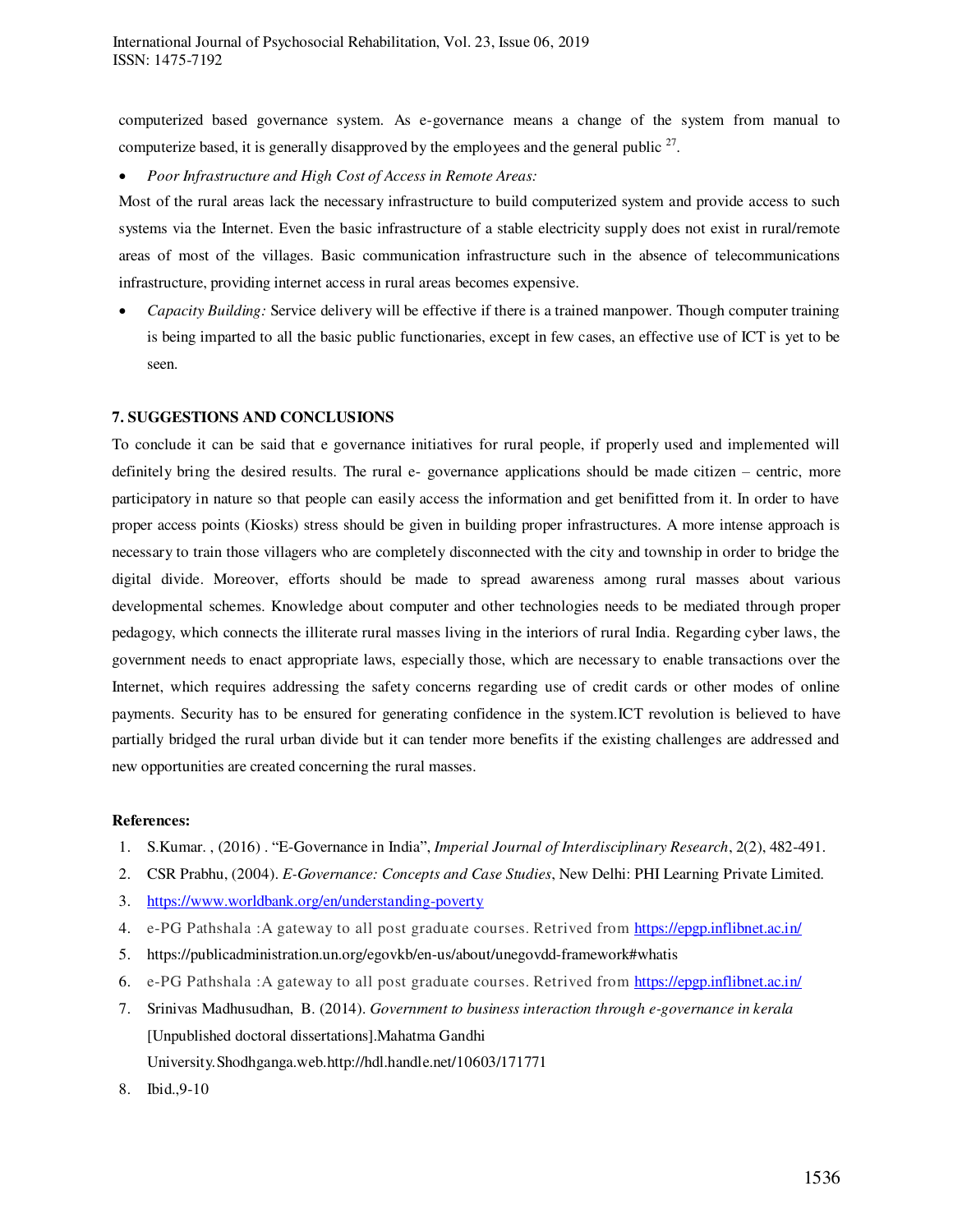- 9. Srinivas Madhusudhan, B. (2014). *Government to business interaction through e-governance in kerala*  [Unpublished doctoral dissertations].Mahatma Gandhi University*.*Shodhganga.web.http://hdl.handle.net/10603/171771
- 10. Ibid.,9-10
- 11. Ibid,9-10
- 12. Ghosh , Arijit .(2011). "Initiatives in ICT for rural development, an Indian perspectives", *Global Media Journal – Indian Edition*/ISSN 2249-5835 Winter Issue / Vol. 2
- 13. Bhatia, Ambika . ,& Kiran, C . (2016). "Rural Development through E-Governance Initiatives in India" , *IOSR Journal of Business and Management, Special Issue*, , Special Issue, AETM, e-ISSN: 2278-487X, p-ISSN: 2319–7668.http://dx.doi.org/10.9790/487X-15010010161-69
- 14. Bhatnagar, Subhash(2009), Unlocking E-governance Potential: Concepts, Cases and Practical Insights , Sage, New Delhi.
- 15. Wani, M. & Tantray, Z. I. (2018) . "ICT and its Role in e-governance and Rural Development: an Indian Perspective", *Transformational Managerial Skills*, National press associates PP. 74-77
- 16. Bhatia, Ambika . ,& Kiran, C . (2016). "Rural Development through E-Governance Initiatives in India" , *IOSR Journal of Business and Management, Special Issue*, , Special Issue, AETM, e-ISSN: 2278-487X, p-ISSN: 2319–7668.http://dx.doi.org/10.9790/487X-15010010161-69
- 17. National e Governance plan .*Mininistry of Electronics and Information Technology* .https://www.meity.gov.in/divisions/national-e-governance-plan
- 18. Bhatnagar, Subhash .(2009), Unlocking E-governance Potential: Concepts, Cases and Practical Insights , Sage, New Delhi.
- 19. e-PG Pathshala :A gateway to all post graduate courses. Retrived from <https://epgp.inflibnet.ac.in/>
- 20. e-PG Pathshala :A gateway to all post graduate courses. Retrived from <https://epgp.inflibnet.ac.in/>
- 21. Bhatnagar, Subhash. (2009), Unlocking E-governance Potential: Concepts, Cases and Practical Insights, Sage, New Delhi.
- 22. Bhatnagar, Subash .(2004), E-governance from Vision to Implementation, Sage Publications, New Delhi.
- 23. Srivastava Nidhi, (2015). "E-Governance in Rural India", *International Journal of Computer Science and Information Technologies (IJCSIT)*, Vol. 6 (1), 2015, 741- 744.
- 24. http://www.drishtee.com/
- 25. Yadav, N. (2010). "Agricultural marketing and e-governance : strategies to meet the challenges in the 21st century" .The Indian Journal of Political Science, 71(1), 345-351.
- 26. Rao ,T.P. R . (2004 ,December,). "ICT and e-Governance for Rural Development". Retrived from https://www.academia.edu/27574388/ICT and e Governance for Rural Development
- 27. Srivastava Nidhi . (2015). "E-Governance in Rural India", *International Journal of Computer Science and Information Technologies (IJCSIT)*, Vol. 6 (1), 2015, 741- 744.